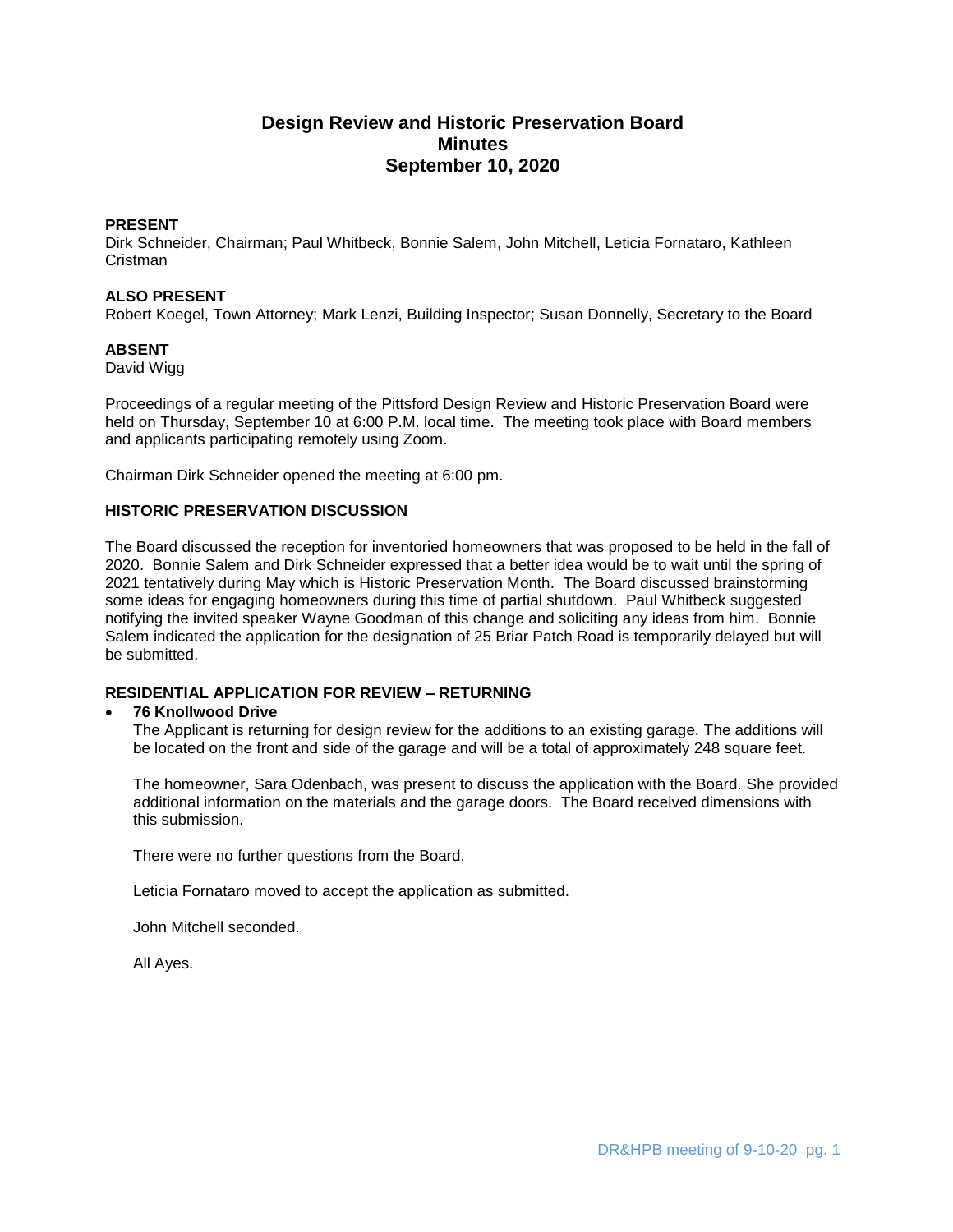### **55 N. Country Club Drive**

The Applicant is returning for design review for the addition of a single car garage with storage. The addition will be approximately 336 square feet with storage space above and the addition of three dormers.

Aaron Wolfe, the contractor, was present.

He indicated the entire house would be re-sided in a new color. The peaks will align. Dirk Schneider and Paul Whitbeck indicated they appreciated the small dormers.

Dirk Schneider suggested an optional dormer in the back of the structure.

Paul Whitbeck moved to accept the application as submitted.

Dirk Schneider seconded.

All Ayes.

### **RESIDENTIAL APPLICATION FOR REVIEW**

#### **66 Ellingwood Drive**

The Applicant is requesting design review for the garage addition and porch extension. The garage addition will be approximately 280 square feet and the porch extension will be approximately 100 square feet.

No representative was present for this application.

The Board as a whole had many questions which they felt were unanswered by the submission. They did not feel they could approve the application without further information.

Robert Koegel suggested that the Board list their concerns and detail what they needed to see to make a determination on this application.

Leticia Fornataro spoke on behalf of the Board and listed the following:

- 1. More information is needed on the dimensions on the renderings.
- 2. More information is needed on the materials to be used.
- 3. Information needs to be provided on the finishes.

 Dirk Schneider indicated that this application is to be held over so that more information may be provided by the Applicant.

#### **25 Hawkstone Way**

The Applicant is requesting design review for the addition of a covered porch. The porch will be approximately 210 square feet and will be located to the rear of the home.

The homeowner, Kellie Anderson, was present.

She discussed the project with the Board as a covered deck with a patio to the left and a patio and fire pit to the right. The Hardi board skirting will be painted to match the house. The railings and spindles will be metal. The decking will be composite.

John Mitchell moved to approve the application as submitted.

Kathleen Cristman seconded.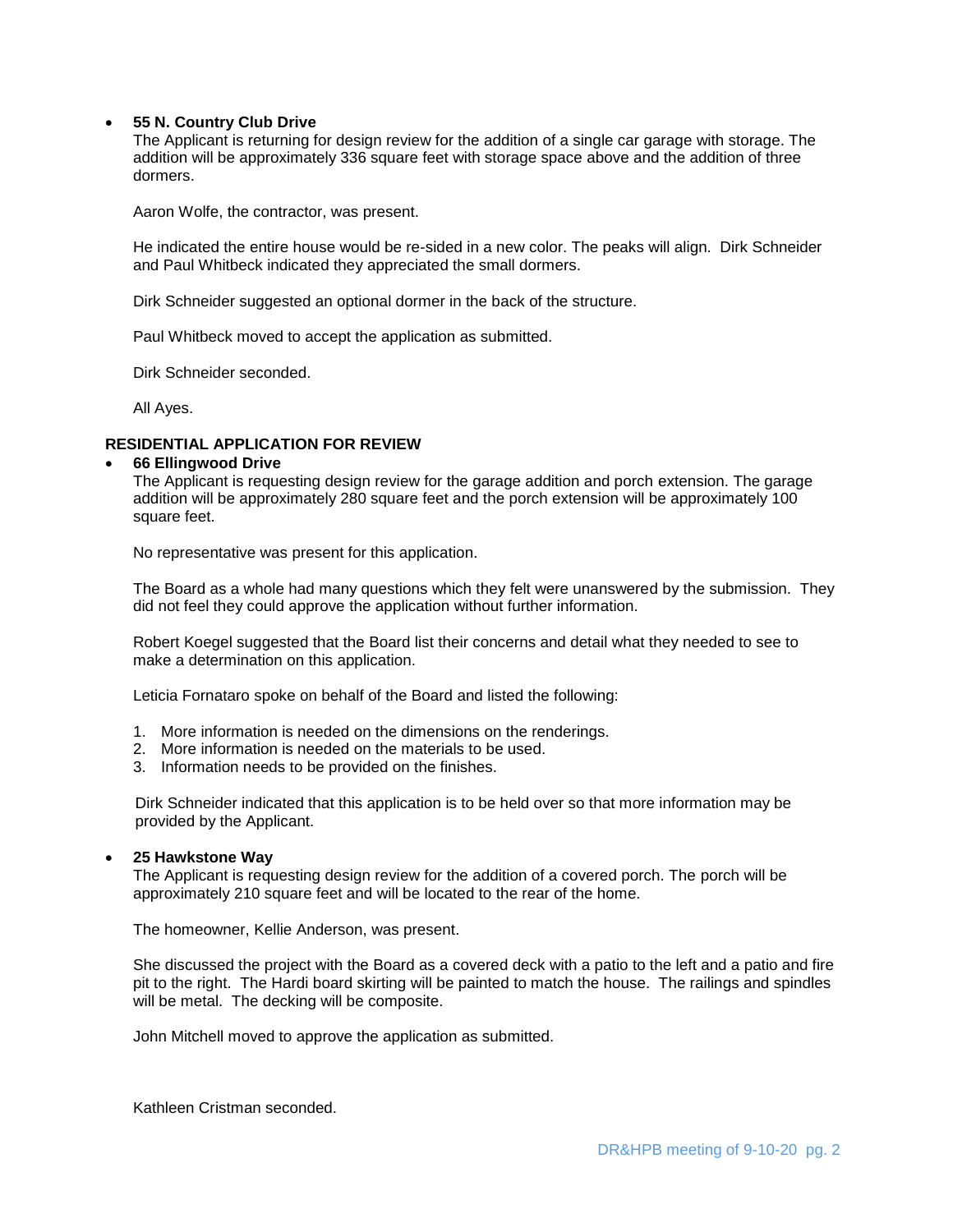All Ayes.

## **RESIDENTIAL APPLICATION FOR REVIEW – NEW**

#### **42 Coventry Ridge**

The Applicant is requesting design review for the construction of a two story single family home. The home will have 1581 square feet on the first floor and 1589 square feet on the second floor. The home will be located in the Coventry Ridge Subdivision.

Jim Connaughton was present representing Coventry Ridge Building Corporation. He discussed that this home is following the current trend of utilizing board and batten for materials.

Dirk Schneider and John Mitchell agreed that this design looks good and is not an overuse of the material.

Mr. Connaughton discussed that the three shed roofs will be black metal roof and the overall roof will be black asphalt. A pedestrian door will be the same color as the garage doors with taller trim to match the garage.

Bonnie Salem moved to accept the application as submitted.

John Mitchell seconded.

All Ayes.

#### **9 Rockdale Meadows**

The Applicant is requesting design review for the proposed construction of a 2224 Sq. Ft. one-story home.

Jim Connaughton of Rockdale Meadows Corporation was present to discuss the application with the Board. He indicated this is a patio home.

The Board had no questions regarding this application.

Kathleen Cristman moved to accept the application as submitted.

Leticia Fornataro seconded.

All Ayes.

#### **2 Harwood Lane**

The Applicant is requesting design review for the construction of a new single family one story home. The new home will be approximately 3100 square feet and located on a vacant lot on Harwood Lane.

The homeowner, Vicki Argento, and architect, Al Arilotta, were present to discuss the application with the Board.

Paul Whitbeck disclosed that he is acquainted with Ms. Argento.

The home will be set back from Route 31F as the same level as the home at 200 Fairport Road. The garage will be angled towards the corner of Route 31F and Harwood Lane. There will be a front porch and a private porch on the rear of the home. There will be the removal of some of the wooded area for a future pool. There will be two false chimneys.

The Board discussed their questions and concerns.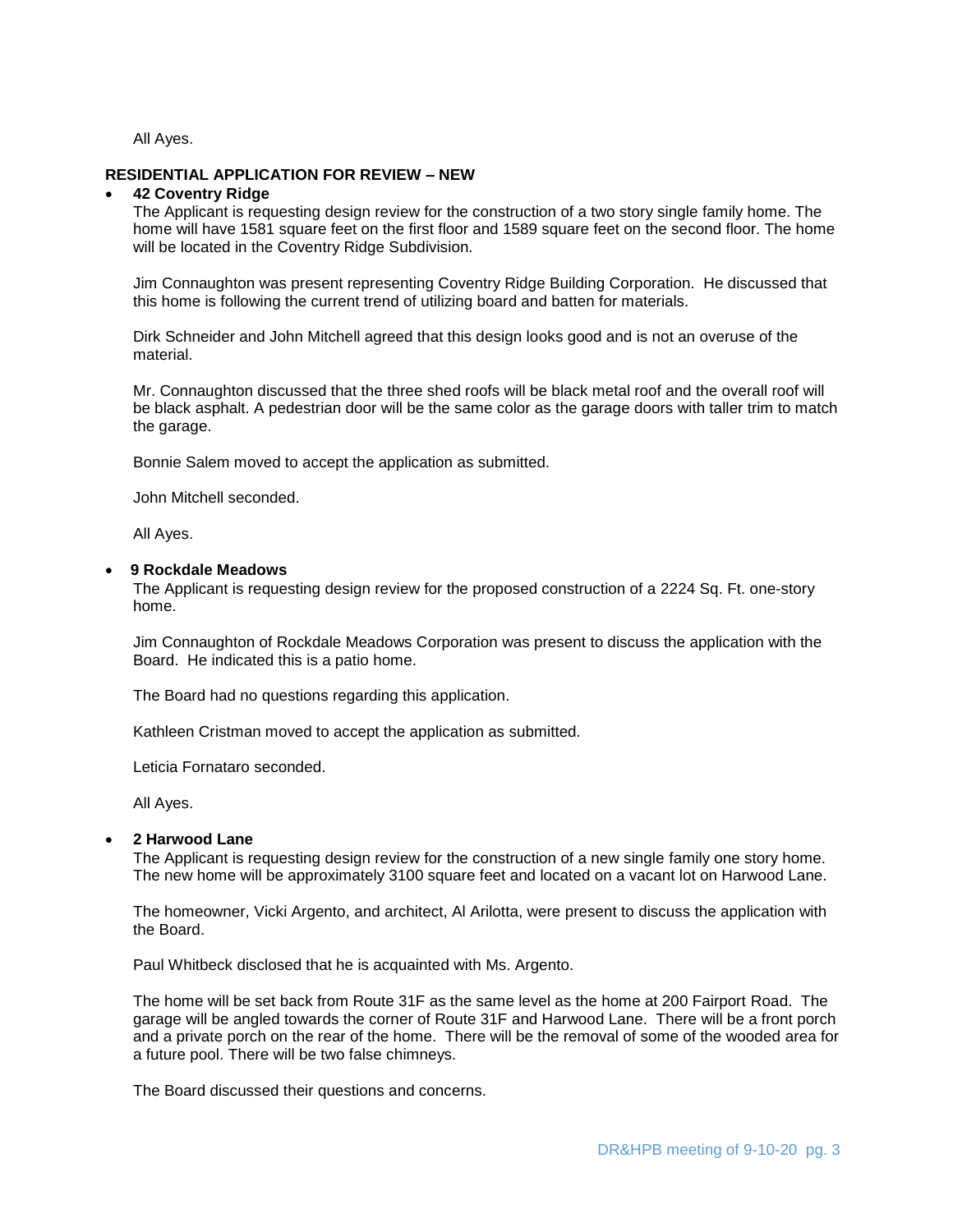Dirk Schneider discussed the garage is a prominent feature and Bonnie Salem pointed out it is the first thing residents of Harwood Lane will see as they turn down the street. It was discussed that a more straight on design from Harwood Lane be considered. The homeowner stated that she wants the angled design to balance the house.

The Board discussed the multiple textures on the house. Some members had concerns with the combination of shake, vinyl siding and cultured stone. Other Board members stated they are comfortable with this combination if the colors were of the same or similar colors. The homeowner wishes to have different shadow colors on the textures.

Dirk Schneider suggested wrapping the corner with cultured stone on the west elevation to provide continuity. Paul Whitbeck agreed.

A discussion was held on ways to bring down the elevation of the garage to make it less prominent and more subservient to the home structure. It was discussed about bringing the ridge of the house down. The Board felt that in order to visualize this and make any decision they would need to see drawings of any proposed changes.

Dirk Schneider announced that this application would be held over for further input.

### **30 Escena Rise**

The Applicant is requesting design review for the proposed construction of a 2949 Sq. Ft. 2 story dwelling with a 348 Sq. Ft. bonus room.

Jeff Brokaw of Morrell Builders was present to discuss the application with the Board. This home will have a three-car garage with 2 side load bays and 1 front load bay.

Dirk Schneider commented on the front elevation. He felt that the squared out posts did not really go with the cedar shakes style wise. Paul Whitbeck asked if there was possibility of reducing the three textures on the front elevation to two. Jeff Brokaw explained that this is the look the customer has chosen and the colors will be complementary. Kathleen Cristman stated that she preferred the look where the shake gables and the clapboard siding will be the same color. Jeff Brokaw agreed that the cedar shake and the clapboard siding would be the same color.

Dirk Schneider moved to accept the application as submitted with the condition that the clapboard siding and the cedar shakes will be the same color.

Leticia Fornataro seconded.

All Ayes.

# **INFORMAL REVIEW**

#### **65 Pickwick Drive**

The owner of 65 Pickwick Drive has applied for a demolition permit to allow the demolition of a single family dwelling at 65 Pickwick Drive. This property is Zoned Residential Neighborhood (RN). The demolition permit is to be issued on or after October 16, 2020. Said structure is over 50 years old.

The owner was not present.

The proposed demolition of the structure at 65 Pickwick Drive was discussed. Paul Whitbeck inquired as to why this home is proposed to be demolished. Mark Lenzi indicated that the home does not meet the owner's needs. Dirk Schneider expressed concern regarding the size of any new proposed structure and its potential impact on the neighborhood. He stated that it is important that what is proposed to be cohesive with the neighborhood. The demolition code was discussed. Bonnie Salem noted that this home does not have architectural or historical significance. John Mitchell stated that he had no issue with this structure coming down.